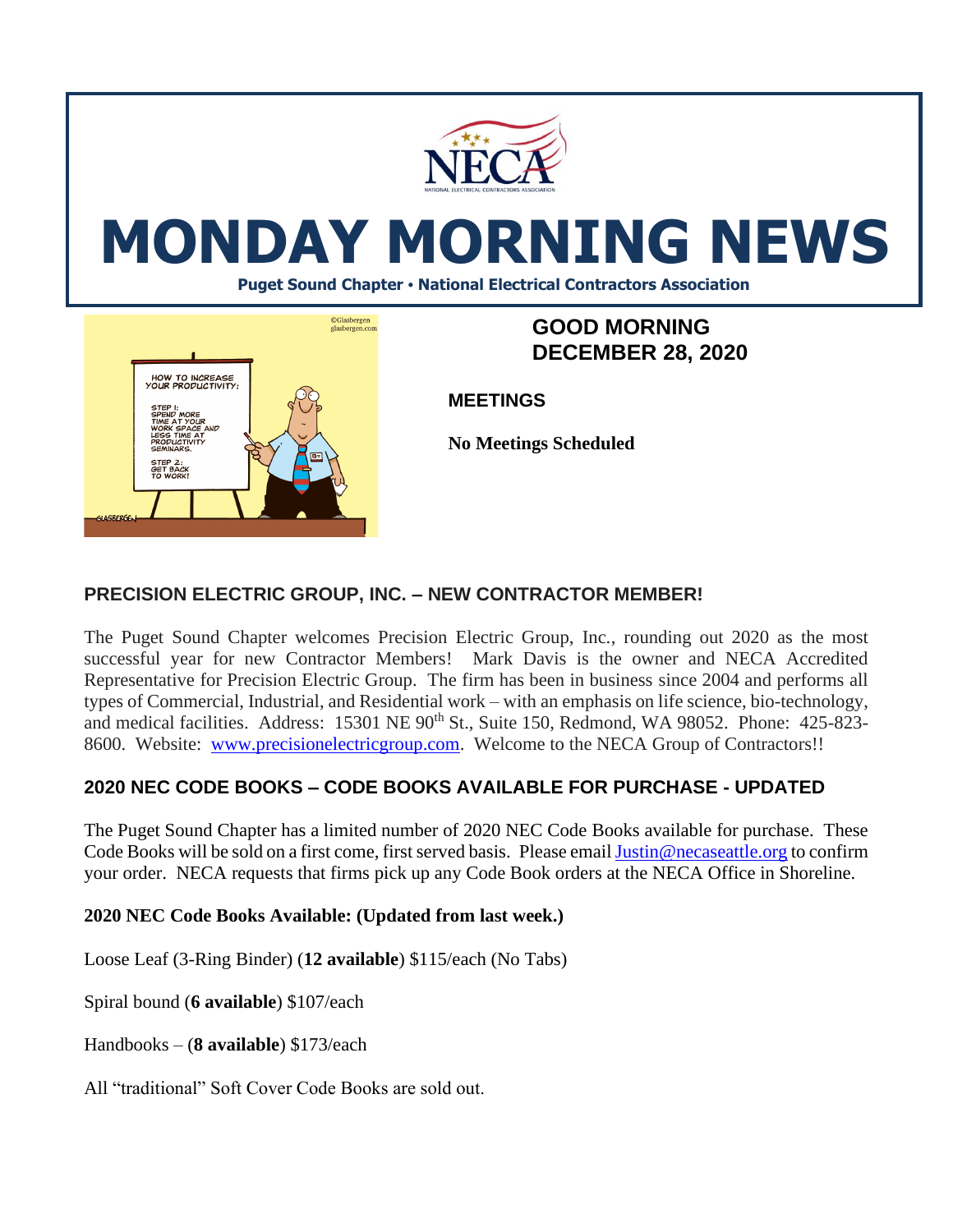#### **TOYS FOR TOTS – ANOTHER SUCCESSFUL YEAR OF GIVING!**



The NECA Toys for Tots program was a little different this year, but our spirit of giving did not change. With the help of our members, we were able to raise close to \$1,000 and received a tremendous number of toy donations! So much so, we had to make 4 separate "drop off" trips to the donation center!

NECA would like to thank all our members and participants that were able to donate to this wonderful cause. With your help, we were able to give some great kids a fantastic Christmas!

2020 was no doubt a tumultuous year, but the resilience of our team has shown how we can overcome challenges thrown our way.

#### **REDFIN DATA SHOWS SEATTLE IN TOP 10 CITIES WITH RESIDENTS LOOKING TO LEAVE**

Seattle ranked seventh in Redfin's list of cities users were looking to leave, based on data from October and November. The real estate firm's report examined how many people were looking to move to various cities compared to how many were looking to leave.

"A lot of folks who live in small urban condos and houses are realizing they can get more space for their money outside the city," Redfin agent Leslie White said in a statement. "Given the newfound freedom to work from home, a lot of people are buying bigger homes with outdoor space in the suburbs, or even farther out if they only need to commute into the city once or twice a month."

[According to the data,](https://www.redfin.com/news/october-november-2020-housing-migration-trends/) which came from a sample of over 2 million Redfin users, Seattle had 2,495 more Redfin users looking to leave than looking to enter. Last year, in contrast, the city had 2,907 more people looking to move in than to leave. Users were only included in the data if they had searched 10 or more homes in a particular city, and "homes in that area must make up at least 80% of the user's searches," according to the report.

Seattle's 14.1% of local Redfin users looking elsewhere compares to 11.2% for 2019. According to Redfin, the median home price in Seattle is \$740,000. Whether or not all the searches outside of Seattle were driven by lower home prices is unclear. The top destination Seattle users considered was Los Angeles, which has a median home price of \$830,000 according to Redfin.

New York City topped the list with 37,305 more users looking to leave than to move in, followed by San Francisco with 33,520. Los Angeles; Washington, D.C.; Chicago; and Denver ranked third through sixth, respectively. Sacramento and Las Vegas, meanwhile, topped the list of cities with the most "net inflow," or more people looking to move in than leave. Phoenix, Austin and Atlanta rounded out the top five.

Seattle-based Redfin, founded in 2006, operates in more than 90 markets in North America and has helped its customers buy or sell more than \$115 billion worth of homes, according to the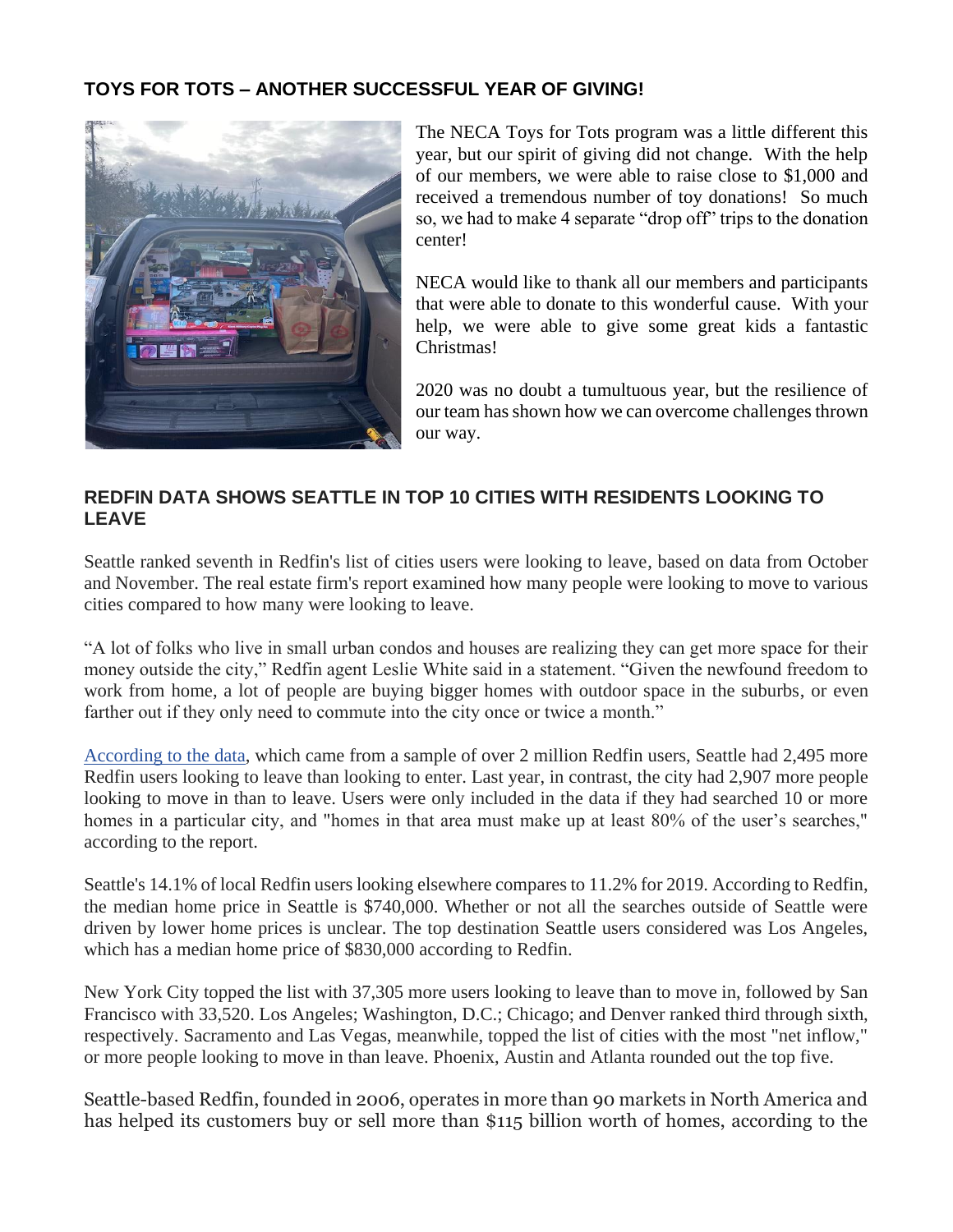company. Earlier this month, the company [launched its instant homebuying platform](https://www.bizjournals.com/seattle/news/2020/12/08/redfinnow-ibuying-launches-seattle-san-francisco.html) called RedfinNow in the Seattle metro area.

The 29.4% of Redfin users looking to move cities in October and November is the highest percentage since the company started keeping track of this data in the beginning of 2017.

#### **WINTER WEATHER SAFETY TIPS – HELPFUL REMINDERS**

It is that time of the year again. The days are shorter, temperatures are dropping, and snow is knocking at our door. A cold environment forces the body to work harder to maintain its temperature. Cold ambient air temperature, water, and snow all draw heat from the body. High wind speeds and dampness work to accelerate heat loss and can expose employees to cold stress hazards. In addition to cold stress, there are other winter weather-related hazards that workers may be exposed to when performing tasks such as driving in the snow, walking to and from work areas, especially in areas shaded from the sun. OSHA has created a number of safety resources that employers can use to educate employees and help prevent winter hazards from materializing. Click [HERE](https://www.osha.gov/dts/weather/winter_weather/windchill.html) for more information on safety tips and resources for dealing with the winter weather.

#### **ON THIS DAY IN HISTORY – 1895 – FIRST COMMERCIAL MOVIE SCREENED**

On December 28, 1895, the world's first commercial movie screening takes place at the Grand Cafe in Paris. The film was made by **[Louis and Auguste Lumiere](https://www.history.com/news/the-lumiere-brothers-pioneers-of-cinema)**, two French brothers who developed a camera-projector called the Cinematographe. The Lumiere brothers unveiled their invention to the public in March 1895 with a brief film showing workers leaving the Lumiere factory. On December 28, the entrepreneurial siblings screened a series of short scenes from everyday French life and charged admission for the first time.

Movie technology has its roots in the early 1830s, when Joseph Plateau of Belgium and Simon Stampfer of Austria simultaneously developed a device called the phenakistoscope, which incorporated a spinning disc with slots through which a series of drawings could be viewed, creating the effect of a single moving image. The phenakistoscope, considered the precursor of modern motion pictures, was followed by decades of advances and in 1890, [Thomas Edison](https://www.history.com/topics/inventions/thomas-edison) and his assistant William Dickson developed the first motion-picture camera, called the Kinetograph. The next year, 1891, Edison invented the Kinetoscope, a machine with a peephole viewer that allowed one person to watch a strip of film as it moved past a light.

In 1894, Antoine Lumiere, the father of Auguste (1862-1954) and Louis (1864-1948), saw a demonstration of Edison's Kinetoscope. The elder Lumiere was impressed, but reportedly told his sons, who ran a successful photographic plate factory in Lyon, France, that they could come up with something better. Louis Lumiere's Cinematographe, which was patented in 1895, was a combination movie camera and projector that could display moving images on a screen for an audience. The Cinematographe was also smaller, lighter and used less film than Edison's technology.

The Lumieres opened theaters (known as cinemas) in 1896 to show their work and sent crews of cameramen around the world to screen films and shoot new material. In America, the film industry quickly took off. In 1896, Vitascope Hall, believed to be the first theater in the U.S. devoted to showing movies, opened in [New Orleans](https://www.history.com/topics/new-orleans). In 1909, The *New York Times* published its first film review (of D.W. Griffith's *Pippa Passes*), in 1911 the first Hollywood film studio opened and in 1914, [Charlie](https://www.biography.com/actor/charlie-chaplin)  [Chaplin](https://www.biography.com/actor/charlie-chaplin) made his big-screen debut.